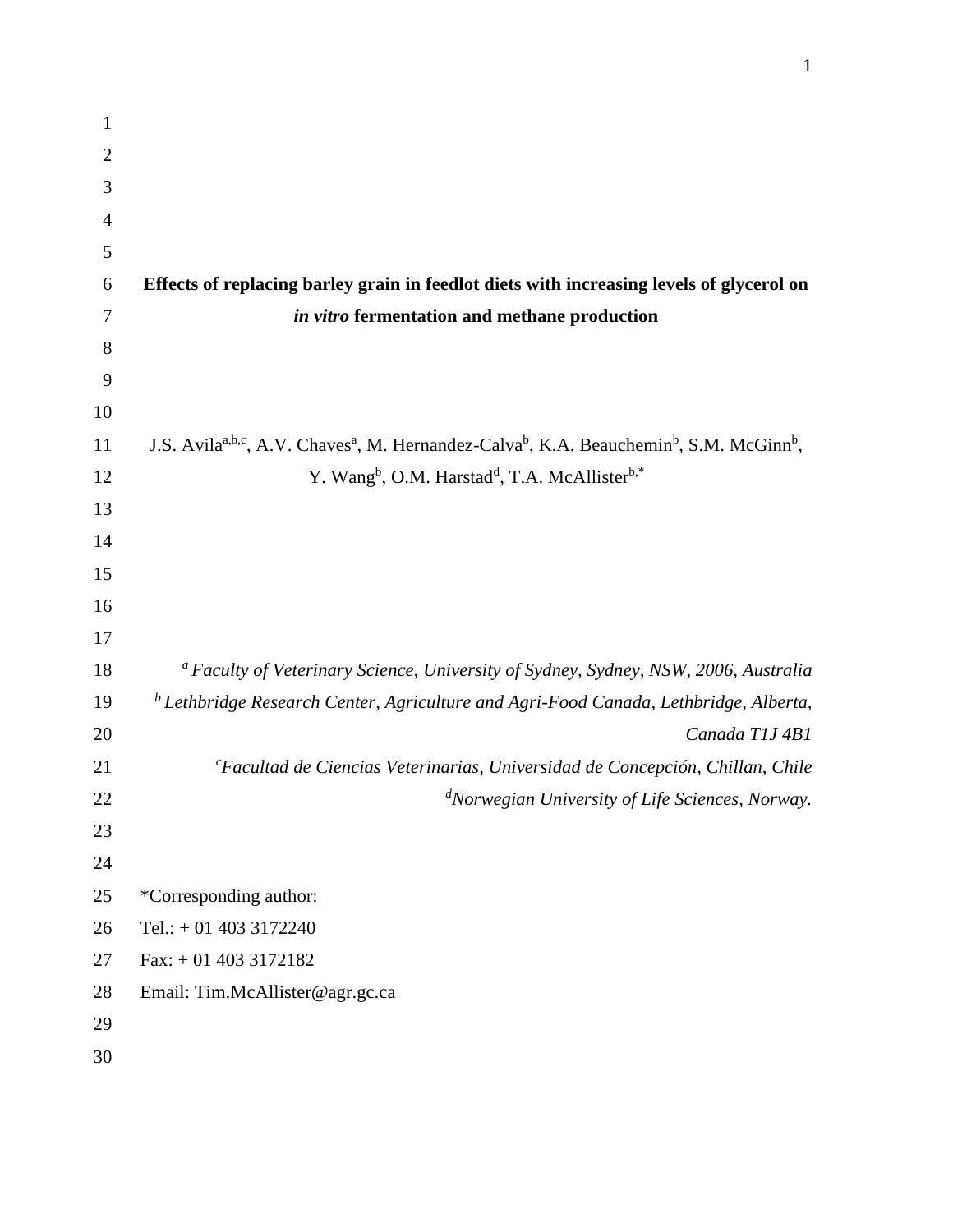#### **Abstract**

 The aim of the study was to assess impacts of increasing dietary levels of glycerol on *in vitro* ruminal fermentation and CH<sup>4</sup> production from a barley based feedlot diet. Glycerol was used as replacement for barley grain at inclusions of 0, 70, 140 and 210 g/kg of diet dry matter (DM) in a diet containing an equal mixture of barley grain and barley silage. Both grain and silage were dried and ground through a 1 mm screen before 37 mixing with glycerol. The experiment was repeated twice using  $ANKOM^{\circledast}$  bags in 50 ml sealed batch culture serum vials (*i.e.,* 0.5 g substrate + 25 ml media) with a 3:1 ratio of buffer:rumen liquor (*n* = 5 bags/treatment/experiment). Rumen liquor was obtained from two cows fed a diet containing 710 g/kg barley silage, 250 g/kg barley grain and 40 g/kg concentrate (DM basis). Gas production was measured by water displacement at 3, 6, 12, 24, 36 and 48 h after inoculation. Volumes corrected for gas released from 15 negative controls (*i.e.,* no substrate) were used to estimate net gas production at 24 and 48 h. Gas samples collected at 24 and 48 h were analyzed for CH<sup>4</sup> concentration. *In vitro* DM disappearance (IVDMD) and culture pH were measured at 48 h. Cumulative gas 46 production as  $m/g$  DM substrate and IVDMD were similar among treatments. Culture pH was higher (*P*<0.001) in the 210 g/kg glycerol diet compared to other treatments. Total CH<sup>4</sup> production (as mg) did not differ among treatments. However CH<sup>4</sup> expressed as mg CH4/g digested DM linearly decreased (*P*=0.02) from 12.5 to 11.3 as the level of glycerol increased from 70 to 210 g/kg. Results suggest that replacing barley grain with glycerol reduces CH<sup>4</sup> production as a function of digested DM.

*Keywords:* methane, glycerol, *in vitro*

 *Abbreviations:* DM, dry matter; IVDMD, *in vitro* DM disappearance; TCA, trichloroacetic acid; VFA, volatile fatty acids

#### **1. Introduction**

 The increase of biodiesel production has led to increased stocks of glycerol with a subsequent price reduction, making glycerol a potential high energy feed source for ruminants. Until recently, glycerol was used as a minor component of the diet to prevent or treat ketosis in transition (*i.e.,* immediately before and after calving) and postpartum dairy cows (Rémond et al., 1993; Defrain et al., 2004; Chung et al., 2007). Glycerol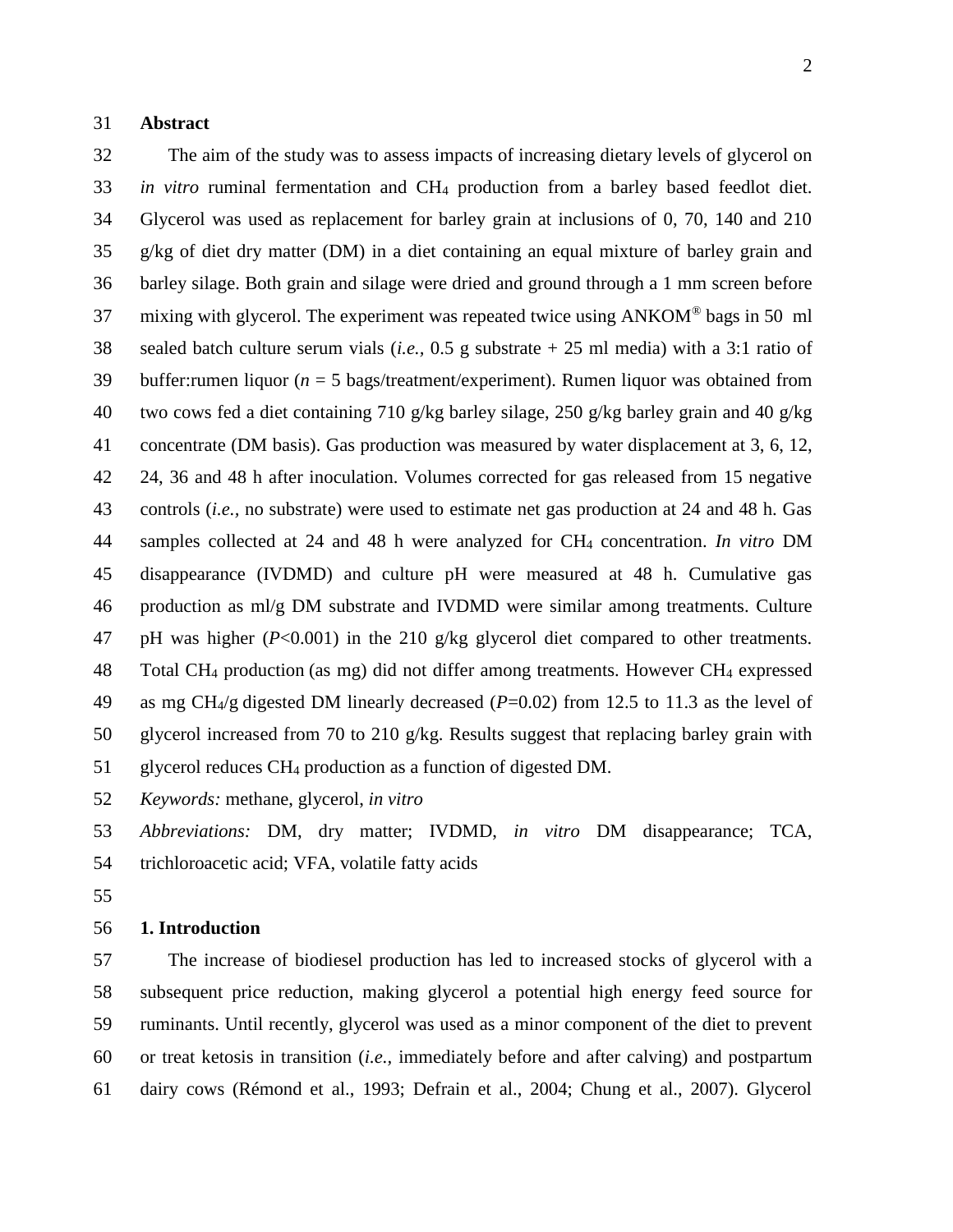improves glucose status in ruminants as it is readily absorbed through the rumen wall and converted to glucose in the liver (Rémond et al., 1993), or fermented to propionate, a gluconeogenic precursor that increases blood glucose levels after absorption in cattle (Chung et al., 2007) and sheep (Johns, 1953). Bergner et al. (1995) reported that replacement of wheat starch with glycerol increased production of propionate and reduced the acetate:propionate ratio *in vitro*. The same authors found no radioactivity in 68 CH<sub>4</sub>, acetic or lactic acid when using  $C^{14}$  labelled glycerol, confirming that most glycerol is transformed into propionate *in vitro*.

 Although use of glycerol in beef cattle diets has been reported (Schröder and Südekum, 1999; Mach et al., 2008; Parsons et al., 2009), its effects on CH<sup>4</sup> emissions have not been assessed. Among the multitude of strategies suggested to mitigate CH<sup>4</sup> emissions, those that have a positive economic impact on animal production will be the ones which are most likely to be adopted (Beauchemin et al., 2008). As propionate enhancement has been suggested as a means to reduce CH<sup>4</sup> emissions (Boadi et al., 2004), our objective was to assess effects of replacing barley grain with glycerol on *in vitro* CH<sup>4</sup> production using a mixed barley grain and barley silage diet.

### **2. Materials and method**

 All procedures and protocols used in this experiment were approved by the Lethbridge Research Centre Animal Care Committee (ACC1008)

*2.1 Substrates*

 The substrate used for incubation was a barley grain:barley silage mixture at the ratio of (500:500; DM basis) left unmodified (Control) or supplemented with (/kg dietary dry matter [DM]) 70, 140 and 210 g of glycerol (99.5 % pure, Sigma-Aldrich, St. Louis, MO, USA) by replacing equivalent amounts of barley grain in the diet. Feed ingredients were 87 dried at  $60^{\circ}$ C for 24 h and then ground to pass a 1.0 mm screen and mixed to obtain the 4 treatments. Substrates were prepared by mixing barley silage, barley grain and glycerol in ratios of 500:500:0, 500:430:70, 500:360:140 and 500:290:210 for each treatment, 90 respectively. For each incubation, 0.5 g DM of sample was weighed into an ANKOM<sup>®</sup> bag (model F57) with 5 replicates/treatment and sealed. Even at the 210 g/kg level, the glycerol was fully absorbed onto the feed leaving no free liquid. Each bag was placed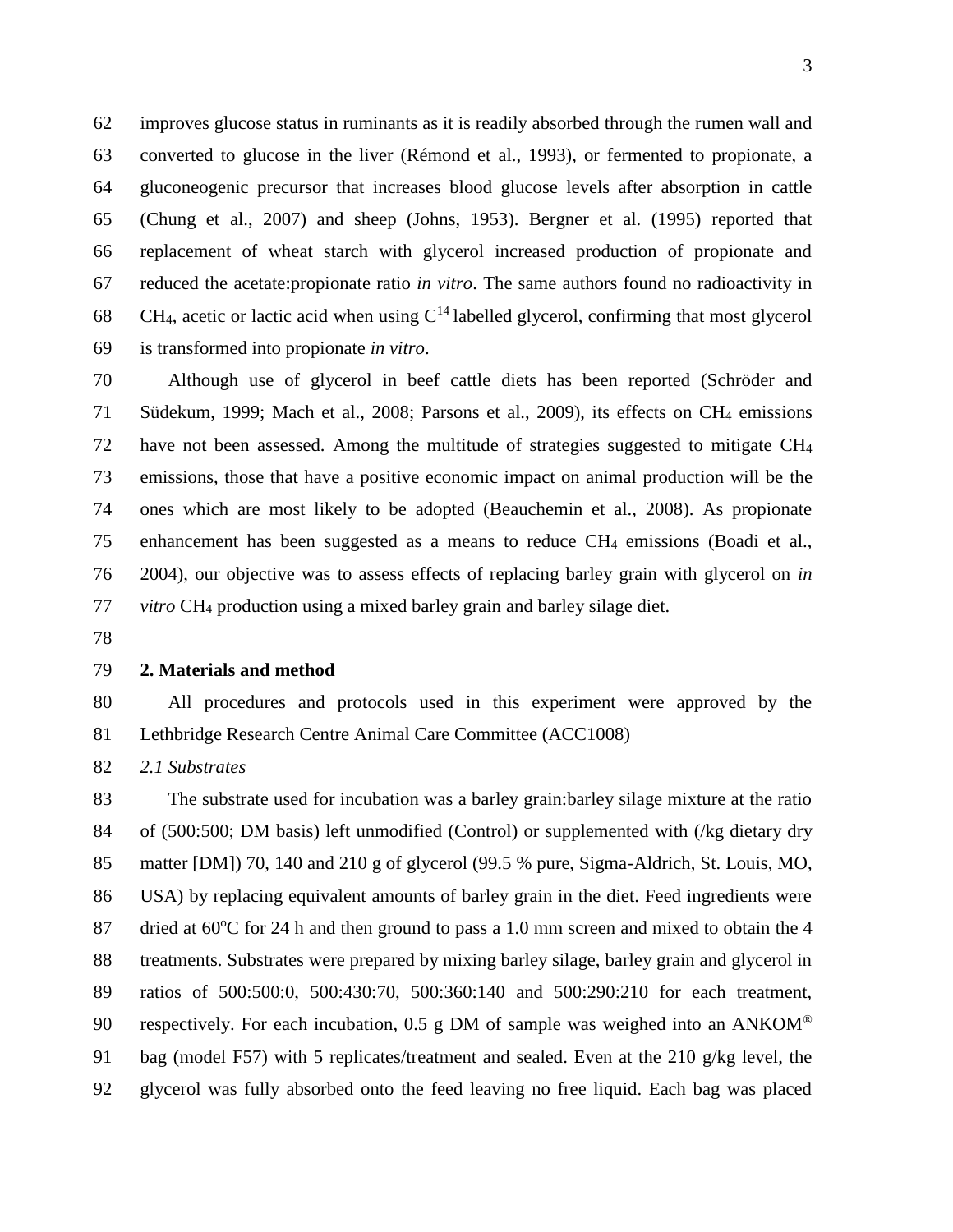into a 50 ml amber serum bottle fitted with rubber stoppers. The entire incubation procedure was repeated twice (*i.e.,* two incubation runs).

*2.2 Inoculum*

 Inoculum for the *in vitro* incubation was obtained from two ruminally cannulated 97 cows fed a mixed diet consisting of 250 g/kg barley grain, 40 g/kg feedlot supplement and 710 g/kg barley silage. Rumen fluid was collected 2 h after feeding from 4 distinct sites in the rumen, filtered through 4 layers of cheesecloth, combined in equal portions 100 from each animal and transported in a prewarmed Thermos<sup>®</sup> flask to the laboratory. Inoculum was prepared by mixing rumen fluid and a mineral buffer with 0.5 ml of cysteine sulphide solution (Menke et al., 1979) in a ratio of 1:3. The inoculum was then 103 transferred (25 ml) into pre-loaded pre-warmed (39 $^{\circ}$ C) vials under a stream of O<sub>2</sub>-free N gas. Vials were sealed and placed on an orbital shaker rack set at 90 oscillations/min in 105 an incubator at  $39^{\circ}$ C.

## *2.3 Determination of total gas, methane concentration and IVDMD*

 Net gas production of each vial was measured at 24 and 48 h of incubation with a water displacement apparatus (Fedorak and Hrudey, 1983). Headspace gas was sampled from each vial prior to gas measurement with a 20 ml syringe and immediately transferred into a 5.9 ml evacuated Exetainer (Labco Ltd., High Wycombe, Buckinghamshire, UK), which was then analyzed for CH<sup>4</sup> concentration by gas chromatography (Holtshausen et al., 2009). Methane was expressed as mg of CH4/g DM incubated which disappeared, and total net gas production as ml/g of incubated DM.

 After 48 h of incubation, and after gas was sampled for CH<sup>4</sup> and total gas production was measured, the fermentation vials were opened and the pH of the culture was measured using a pH meter (Orion Model 260A, Fisher Scientific, Toronto, ON, 117 Canada). The ANKOM<sup>®</sup> bags with the residues were then removed from the bottles, rinsed thoroughly with distilled water, dried at 55°C for 48 h to constant weight and weighed to estimate *in vitro* dry matter disappearance (IVDMD).

*2.4 Determination of ammonia-N and volatile fatty acids*

 The liquid fraction of the fermentation at the beginning of the incubation at 0 h and after removal of the filter bag at the end of the 48 h incubation was sub-sampled for determination of ammonia and volatile fatty acids (VFA). Two subsamples (1.6 ml) of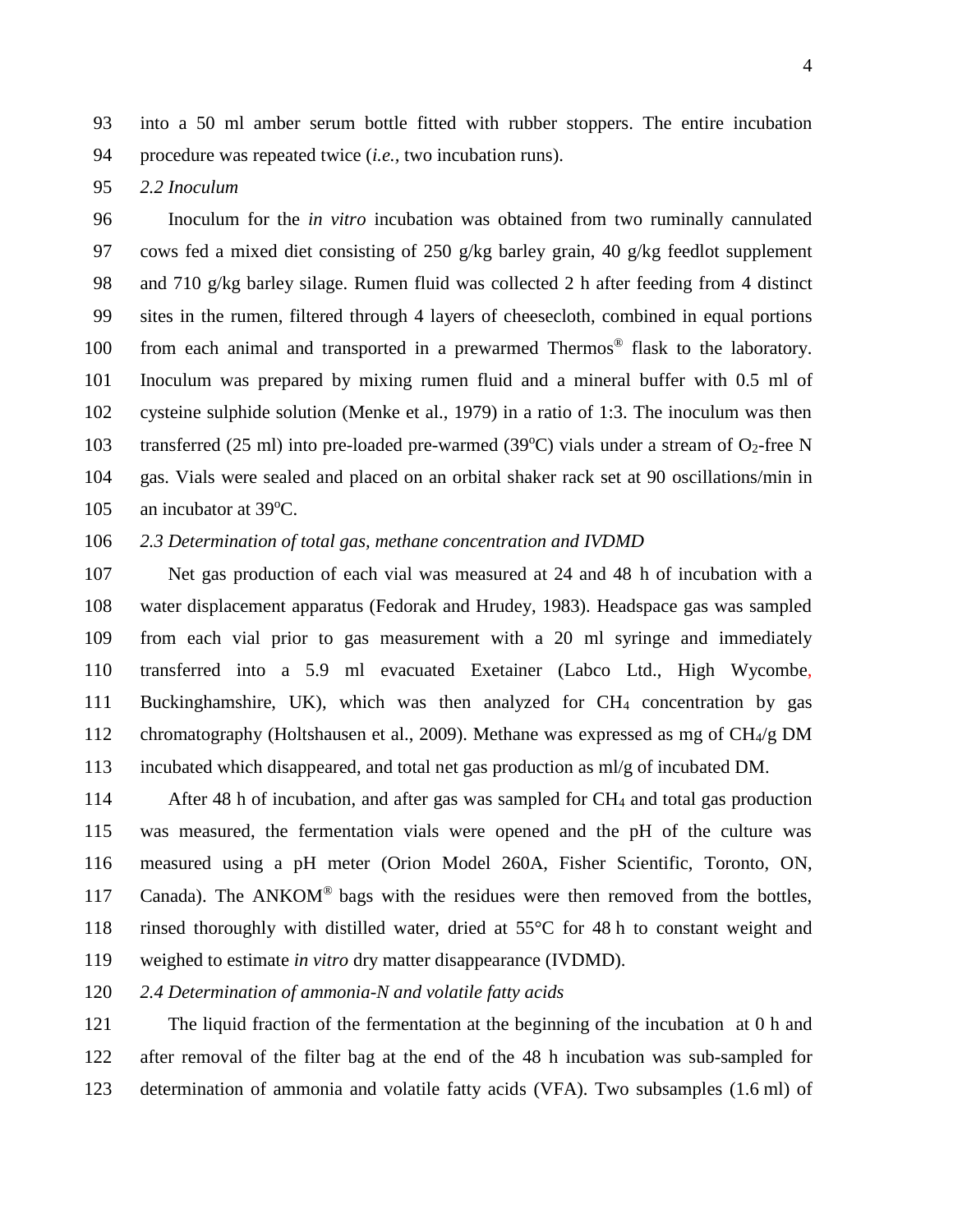each vial were transferred to 2 ml micro-centrifuge tubes containing 150 μl of TCA (0.65; 125 vol/vol) and centrifuged at  $14,000 \times g$  for 10 min at 4°C (Spectrafuse 16M, National Labnet Co., Edison, NJ, USA) to precipitate particulate matter and protein. The supernatant was transferred into 2 ml micro-centrifuge tubes (Fisher Scientific, Ottawa, ON, Canada) and frozen at -20°C until analyzed for ammonia N.

 In addition, two subsamples (1.5 ml) of each vial were collected, acidified with 300 μl of metaphosphoric acid (0.25; wt/vol), and centrifuged as described for ammonia N analysis. The supernatant was frozen at -20°C until analyzed for VFA concentrations. The 0 h samples were also analyzed for ammonia N and VFA to calculate net ammonia-N and net total VFA production (Holtshausen et al., 2009).

*2.5 Statistical analyses*

 The univariate procedure of SAS was used to test for normal distribution of the data. *In vitro* data were analyzed using average values of both *in vitro* runs for each replicate and analyzed as a randomized complete block design using the PROC mixed procedure of SAS Inc. (2010), with treatment as fixed effects. Planned polynomial contrasts were made to determine linear and quadratic effects of increasing levels of glycerol in the substrates. As no significant quadratic responses occurred, only linear responses are reported. Differences among means were tested using the least squares mean linear hypothesis test with significance declared if *P*<0.05. .

#### **3. Results and Discussion**

*3.1 Gas production and DM disappearance* 

 Cumulative gas production at 48 h as ml/g incubated DM was similar among treatments. Krueger et al. (2010) reported a linear increase in gas production when glycerol was added to alfalfa hay (at 100, 200 and 400 g/kg DM) *in vitro*, but others have found lower gas production from pure glycerol compared to alfalfa or corn silage (Ferraro et al., 2009).

 *In vitro* DM disappearance tended to increase (*P=*0.08) with higher levels of glycerol. Previous research (Rémond et al., 1993) found no difference in fermented organic matter when glycerol was added to a starch substrate, but did measure a slight increase in digestibility when the substrate was cellulose. Krueger et al. (2010) and Schröder and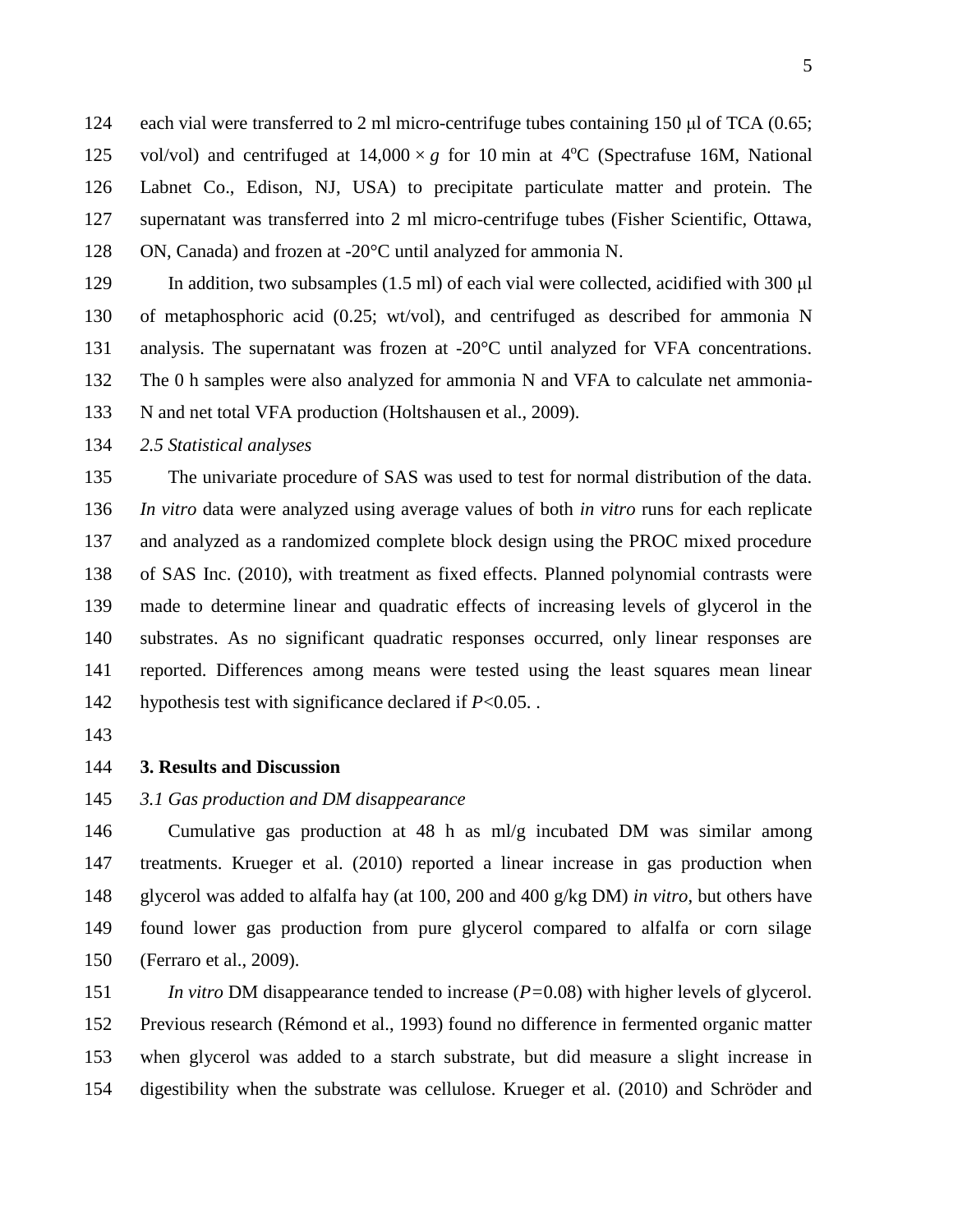Südekum (1999) reported no differences in nutrient digestibility when glycerol replaced alfalfa or wheat grain under *in vitro* or *in vivo* conditions, respectively. The lack of a difference in IVDMD with increasing glycerol levels in our study suggests that glycerol was closely associated with the feed and that disappearance reflected digestion as opposed to loss of glycerol via diffusion through the porous bag.

*3.2 Fermentation characteristics*

 Total VFA production was not affected by glycerol inclusion in the diet (Table 1). Effects of glycerol on fermentation profiles seem to differ according to the degradability of the diet. For example, glycerol increased total VFA production when mixed with cellulose, but not when mixed with starch (Rémond et al., 1993). Wang et al. (2009) recorded increased VFA concentration in steers by adding low amounts of glycerol (*i.e.,*  1.1, 2.2 and 3.3 g/kg DM) to high forage diets, which was mainly attributed to increased concentration of propionate and butyrate in total VFA.

 Substituting increasing levels of glycerol for barley grain linearly increased 169 propionate  $(P<0.01)$  and reduced acetate  $(P<0.01)$  concentrations resulting in a decline in the acetate to propionate ratio. This fermentation pattern is consistent with other *in vitro* (Rémond et al., 1993, Bergner et al., 1995; Trabue et al., 2007) and *in vivo* (Schröder and Südekum, 1999; DeFrain et al., 2004; Wang et al., 2009) studies, and confirms the propioneogenic properties of glycerol. Butyrate proportions were slightly reduced with increasing levels of glycerol. This result contrasts with others who reported increased proportions of butyrate in total VFA with inclusion of glycerol *in vitro* (Rémond et al., 1993; Trabue et al., 2007). In contrast, *in vitro* (Krueger et al., 2010) and *in vivo* (DeFrain et al., 2004; Mach et al., 2009) studies found no effects on butyrate proportions of total VFA with increased levels of glycerol. Johns (1953) reported that almost all glycerol is fermented to propionate in *in vitro* incubations.

*3.3 Methane production*

 Total CH<sup>4</sup> production (mg/g DM) did not differ among treatments (Table 1). However, CH<sup>4</sup> expressed as mg/g DMD linearly decreased (*P*=0.02) from 12.5 to 11.3 183 with increasing levels of glycerol. This corroborates that propionate is a H<sub>2</sub> sink and 184 associated with lower levels of CH<sub>4</sub> production (Wolin, 1960;  $\emptyset$ rskov et al., 1968, Janssen, 2010).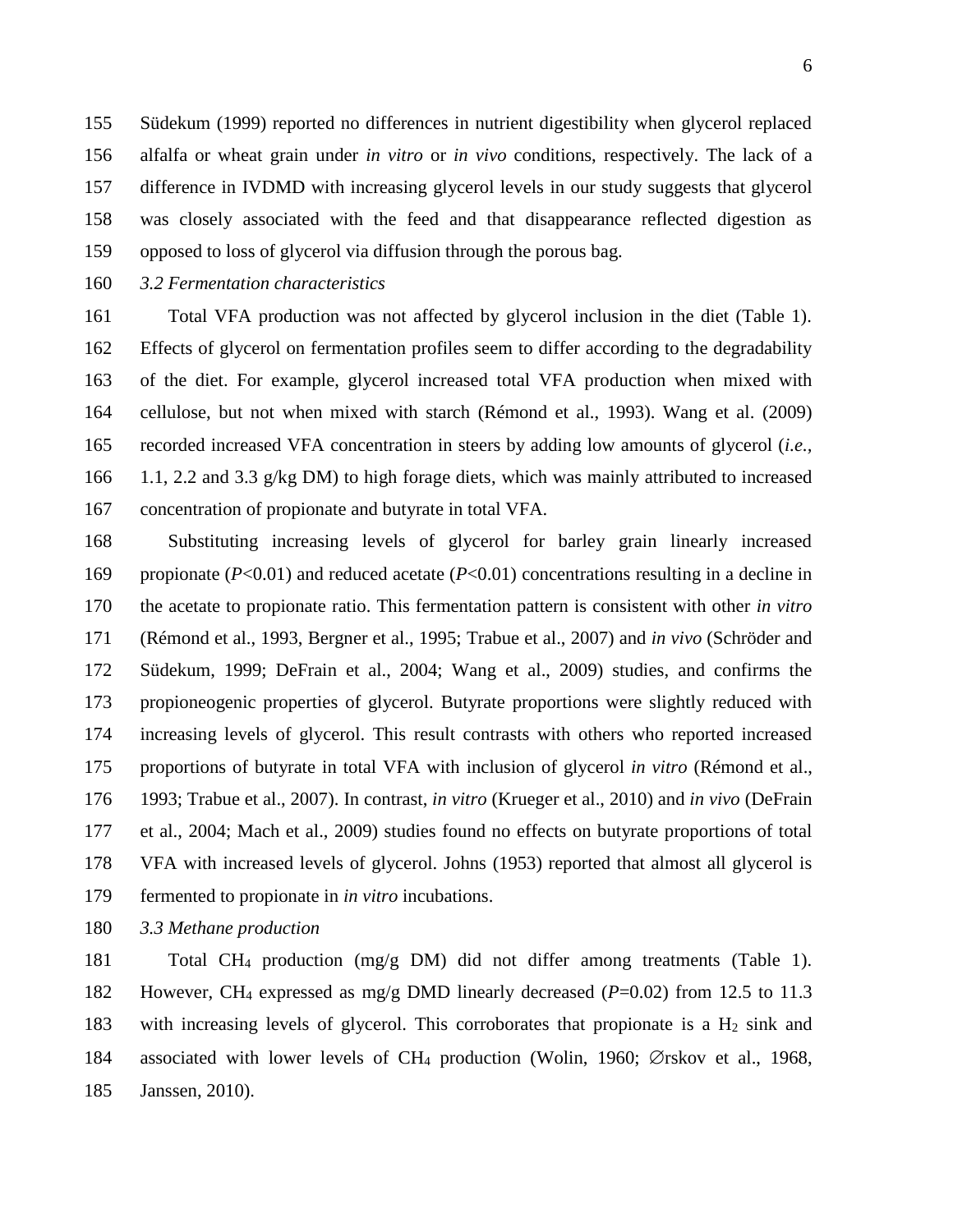## **4. Conclusions**

 Replacing barley grain with glycerol in a feedlot diet increased propionate concentration in ruminal fluid and reduced CH<sup>4</sup> production as a function of digested DM *in vitro*. Results suggest that glycerol has the potential to reduce CH<sub>4</sub> emissions in ruminants if used as replacement of grains in feed lot diets.

# **Acknowledgements:**

 The research was supported by Canada – Norway Greenhouse Gas Project and the SAGES program of Agriculture and Agri-Food Canada. J.S. Avila was supported by a Conicyt-Chile Scholarship. The authors acknowledge the assistance of Darrell Vedres and Zhong Jun Xu.

# **References**

- Bergner, H., Kijora C. , Ceresnakova Z., Szakacs J., 1995. *In vitro* studies on glycerol transformation by rumen microorganisms. Arch. Tierernahr. 48, 245-256.
- Beauchemin, K.A., Kreuzer, M., O'Mara, F., McAllister, T.A., 2008. Nutritional management of enteric methane abatement: a review. Aust. J. Exp. Agric. 48, 21-27
- Boadi, D., Benchaar, C., Chiquette, J., Massé, D., 2004. Mitigation strategies to reduce
- enteric methane emissions from dairy cows: Update review. Can. J. Anim. Sci. 84, 319–335.
- Chung, Y.H., Rico, D.E., Martinez, C.M., Cassidy, T.W., Noirot, V., Ames, A., Varga,
- G. A.., 2007. Effects of feeding dry glycerin to early postpartum Holstein dairy cows on
- lactational performance and metabolic profiles. J. Dairy Sci. 90, 5682- 5691.
- DeFrain, J.M., Hippen, A.R., Kalscheur, K.F., Jardon., P.W., 2004. Feeding glycerol to
- transition dairy cows: effects on blood metabolites and lactation performance J. Dairy
- Sci. 87, 4195-4206
- Fedorak, P.M., Hrudey, S.E., 1983. A simple apparatus for measuring gas production by
- methanogenic culture in serum bottles. Environ. Technol. Lett. 4 , 425–432.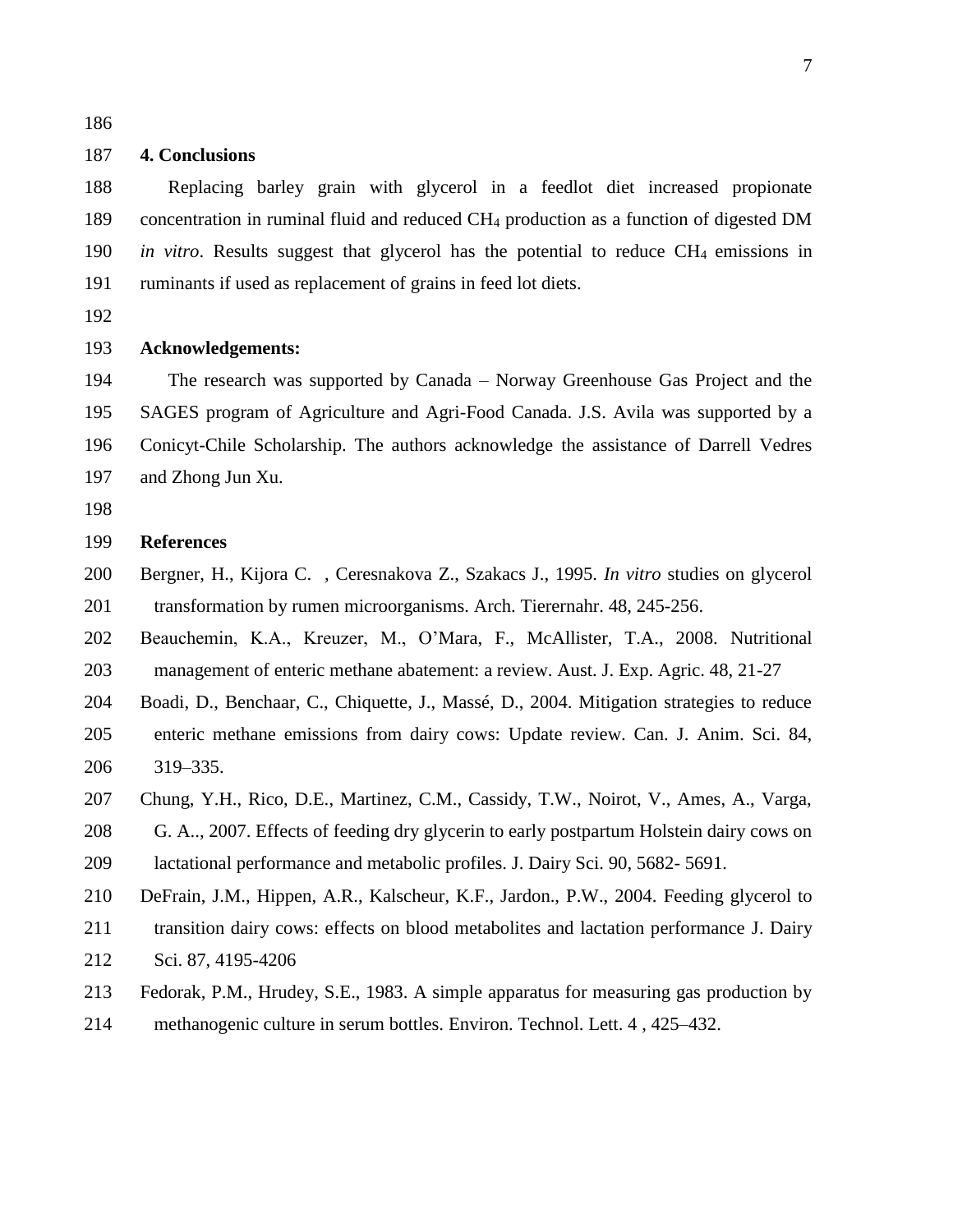- Ferraro, S.M., Mendoza, G.D., Miranda, L.A., Gutierrez, C.G., 2009. In vitro gas
- production and ruminal fermentation of glycerol, propylene glycol and molasses. Anim.
- Feed Sci. Technol. 154, 112-118.
- Holtshausen, L., Chaves, A.V., Beauchemin, K.A., McGinn, S.M., McAllister, T.A.,
- Odongo, N.E., Cheeke, P.R., Benchaar, C., 2009. Feeding saponin-containing Yucca
- schidigera and Quillaja saponaria to decrease enteric methane production in dairy cows.
- J. Dairy Sci*.* 92, 2809–2821.
- Johns, A.T., 1953. Fermentation of glycerol in the rumen of sheep. NZ. J. Sci. Technol. 35, 262-269.
- Krueger, N.A., Anderson, R.C., Tedeschi, L.O., Callaway, T.R., Edrington, T.S., Nisbert,
- D.J., 2010. Evaluation of feeding glycerol on free-fatty acid production and fermentation kinetics of mixed ruminal microbes in vitro. Bioresource Technol. 101, 8469-8472.
- Mach, N., Bach, A and Devant, M.. 2009. Effects of glycerin supplementation on performance and meat quality of young Holstein bulls fed high-concentrate diets. J. Anim. Sci. 87:632.
- Menke, K.H., Raab, L., Salewski, A., Steingass, H., Fritz, H., Schrieder, W., 1979. The estimation of the digestibility and metabolizable energy content of ruminant feeding
- stuffs from the gas production when they are incubated with rumen liquor *in vitro*. J.
- Agric. Sci. (Camb.) 93, 217-222.
- Ørskov E.R., Flatt, W.P., Moe, P.W., 1968. Fermentation balance approach to estimate
- extent of fermentation and efficiency of volatile fatty acid formation in ruminants, J.
- Dairy Sci. 51, 1429–1435
- Rémond, B., Souday, E., Jouany, J.P., 1993. *In vitro* and *in vivo* fermentation of glycerol
- by rumen microbes. Anim. Feed Sci. Technol. 41:121–132
- Schröder A, Südekum K-H, 1999. Glycerol as a by-product of biodiesel production in
- diets for ruminants. In: Wratten, N., Salisbury, P.A. (Eds.) New Horizons or an Old
- Crop. Proc. 10th International Rapeseed Congress, Canberra, Australia, Paper No. 241
- SAS Inc., 2010. SAS Online Doc 9.1.3. Cary, NC, USA.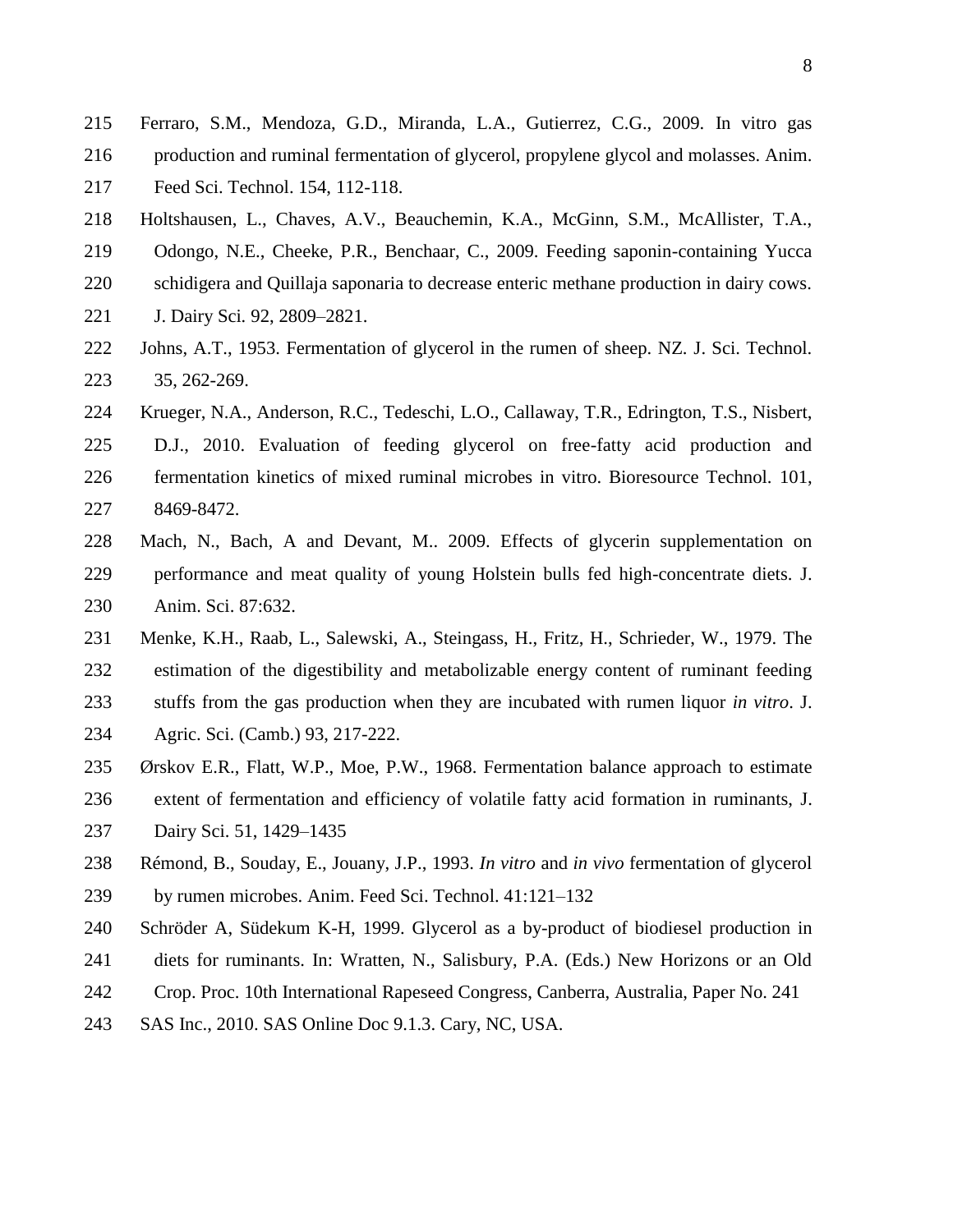- Trabue, S., Scoggin, K., Tjandrakusuma, S., Rasmussen, M.A., Reilly, P.J., 2007.
- Ruminal fermentation of propylene glycol and glycerol. J. Agric. Food Chem. 55, 7043–7051.
- Wang, C., Lui, Q., Huo, W.J., Yang, W.Z., Dong, K.H., Huang, X.Y., Guo. G., 2009.
- Effects of feeding glycerol on rumen fermentation, urinary excretion of purine
- derivatives and feed digestibility in steers. Livestock Sci. 121, 15–20
- Wolin M.J., 1960. A theoretical rumen fermentation balance. J. Dairy Sci. 43, 1452–
- 1459.